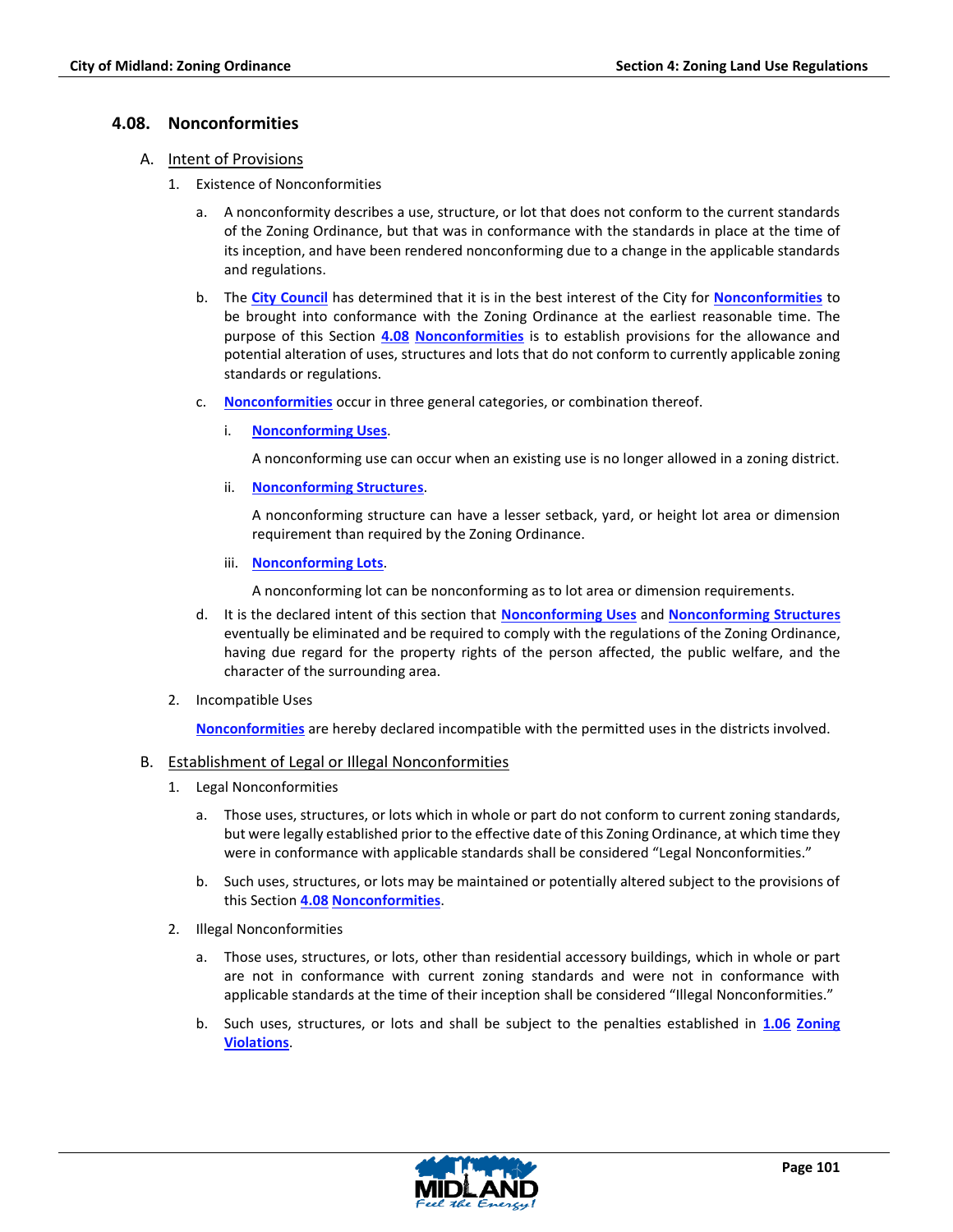## C. Single-Family Residential Uses

Previously conforming single-family residential uses on platted lots approved prior to the Zoning Ordinance effective date, which may now be nonconforming due to stricter standards, shall be deemed in conformance with this Zoning Ordinance.

- D. Existing Platted Lots are Conforming Lots Any existing vacant lot platted prior to the Zoning Ordinance effective date that was legally conforming shall be deemed a conforming lot.
- E. Changing Uses
	- 1. Nonconforming Use to Conforming Use

Any nonconforming use may be changed to a conforming use, and once a change is made, the use shall not be changed back to a nonconforming use.

2. Nonconforming Use to another Nonconforming Use

A nonconforming use shall not be changed to another nonconforming use.

3. Conforming Use in a Nonconforming Structure

Where a conforming use is located in a Nonconforming Structure, the use may be changed to another conforming use by the process outlined in **4.08.F Expansion of Nonconforming Uses and Structures**.

## F. Expansion of Nonconforming Uses and Structures

An expansion of a Nonconforming Use or Nonconforming Structure is allowed in accordance with the following.

1. Prohibited Expansion or Reoccupation

A **Nonconforming Use** or **Nonconforming Structure** shall not be expanded, reoccupied with another Nonconforming Use, or increased as of the effective date of this Zoning Ordinance, except as provided in **4.08.F Expansion of Nonconforming Uses and Structures**.

2. Nonconforming Use Expansion in Existing Building

A **Nonconforming Use** may be enlarged, increased, or extended within an existing building provided:

- a. No structural alteration may be made on or in the existing building except those required by law to preserve the building in a structurally sound condition.
- b. Work may be done in any period of 12 consecutive months on ordinary repairs, or on repair or replacement of nonbearing walls, fixtures, wiring or plumbing, to an extent not exceeding 50 percent of the current replacement value of the building.
- c. The number of dwelling units or rooms in a nonconforming residential use shall not be increased so as to exceed the number of dwelling units or rooms existing at the time the use became a nonconforming use.
- 3. Nonconforming Use Prohibited from Expansion beyond Existing Building

A **Nonconforming Use** located within any building shall not be extended to occupy any land outside the building.

4. Residential Lot Exemption

The minimum residential lot areas for the various zoning districts shall be in accordance with their respective districts except that a lot having less area than required by the Zoning Ordinance that was an official Lot of Record prior to the effective date may be used for a single-family dwelling.

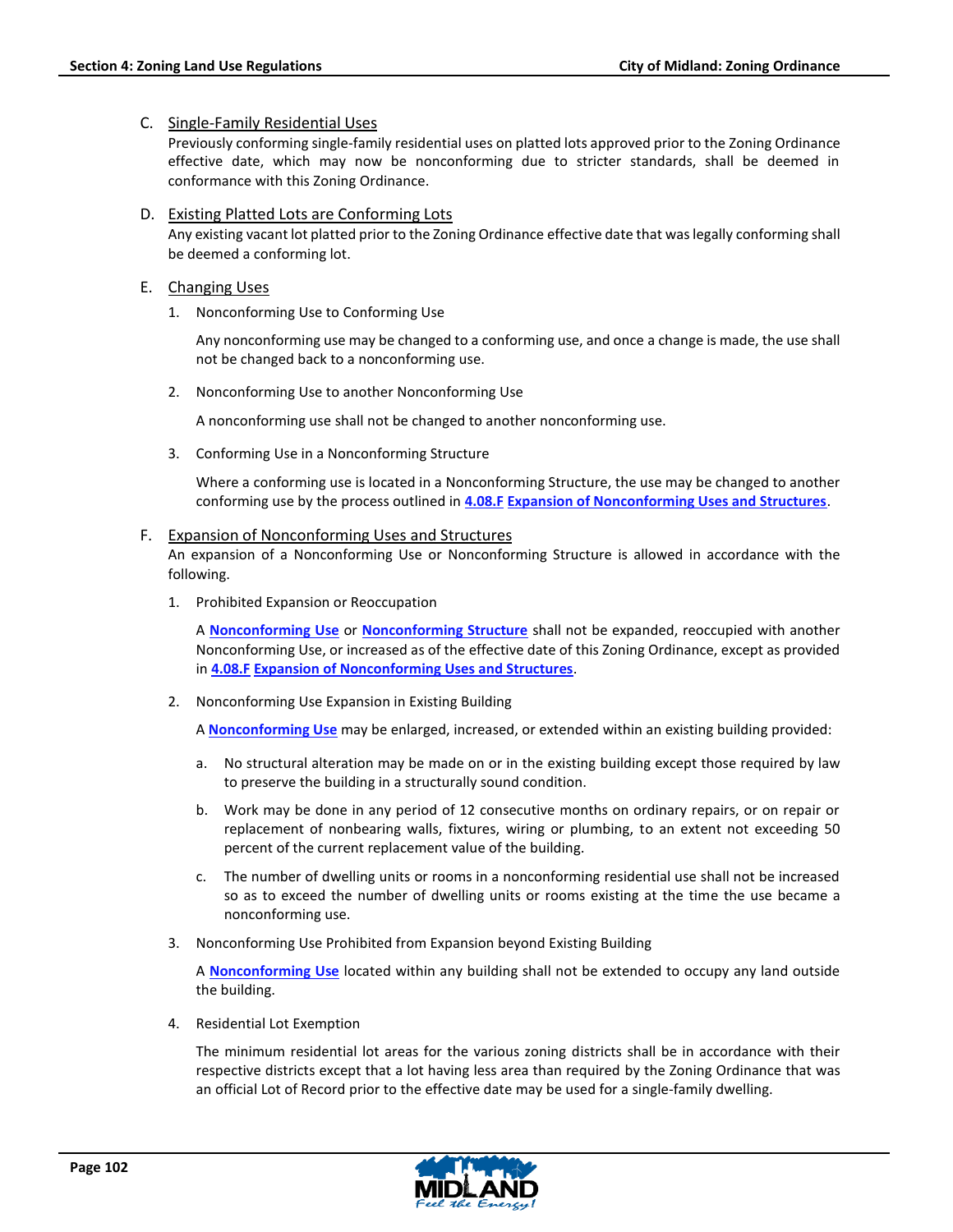5. Expansion of Nonconforming Structures with Conforming Uses

Buildings or structures that do not conform to the area regulations or development standards in the Zoning Ordinance but where the uses are deemed conforming shall not increase the gross floor area greater than 10 percent from the date when the building became nonconforming.

- 6. Reuse of Nonconforming Structure by Conforming Uses Allowed
	- a. Nonconforming Structures that have been abandoned and do not meet the current area regulations or development standards shall be allowed to be re-occupied by a conforming use.
	- b. If re-occupied by a conforming use, then the new conforming use shall meet the applicable parking (Section **6.02**), and fire lane requirements for health, safety, and welfare reasons.

#### G. Restoration of Nonconforming Structures

1. Total or Partial Destruction

If a **Nonconforming Structure** is destroyed by fire, the elements, or other natural catastrophic event, it may be rebuilt, but the existing square footage or function of the Nonconforming Structure cannot be expanded. The construction must comply with all current building codes, and zoning regulations in effect at the time the structure received its building permit. The construction must commence within 12 months of the date of destruction. The failure of the owner to start such reconstruction within 12 months shall forfeit the owner's right to restore or reconstruct the structure except in conformance with the Zoning Ordinance. If the regulations cannot be determined or if the regulations are disputed for the time the structure received its building permit, then the **Board of Adjustment** shall hold a hearing and shall take evidence, such as previously adopted ordinances, photographs, and tax records, to determine the standards that apply.

2. If the owner of a **Nonconforming Structure** has a **Nonconforming Use** and fails to begin reconstruction of the destroyed structure within 12 months of the date of destruction, then the **Nonconforming Structure** and **Nonconforming Use** shall be deemed to be discontinued or abandoned.

## H. Movement of Nonconforming Structure

A Nonconforming Structure may be relocated within the same platted lot, and shall comply with all setback and screening requirements.

## I. Completion of Structures

Nothing in the Zoning Ordinance shall require any change in the plans, construction, or designated use of the following:

1. Approved Building Permit

A building or structure for which a Building Permit has been issued or a **Site Plan** approved prior to the effective date, provided that the permit or **Site Plan** shall expire in accordance with the time periods set forth in this Zoning Ordinance.

2. Building in the Approval Process

A building or structure for which a complete Application for a Building Permit was accepted by the **Planning Division Manager** on or before the effective date, provided however, that such Building Permit shall comply with all applicable ordinances in effect on the date such application was filed.

## J. Abandonment of Nonconforming Uses

1. Once a **Nonconforming Use** has been abandoned, the **Nonconforming Use** shall not be allowed to be reintroduced within the applicable zoning district. This prohibition of the reoccupation or reintroduction of an abandoned **Nonconforming Use** shall be enforced by the denial of building permit or certificate of occupancy applications.

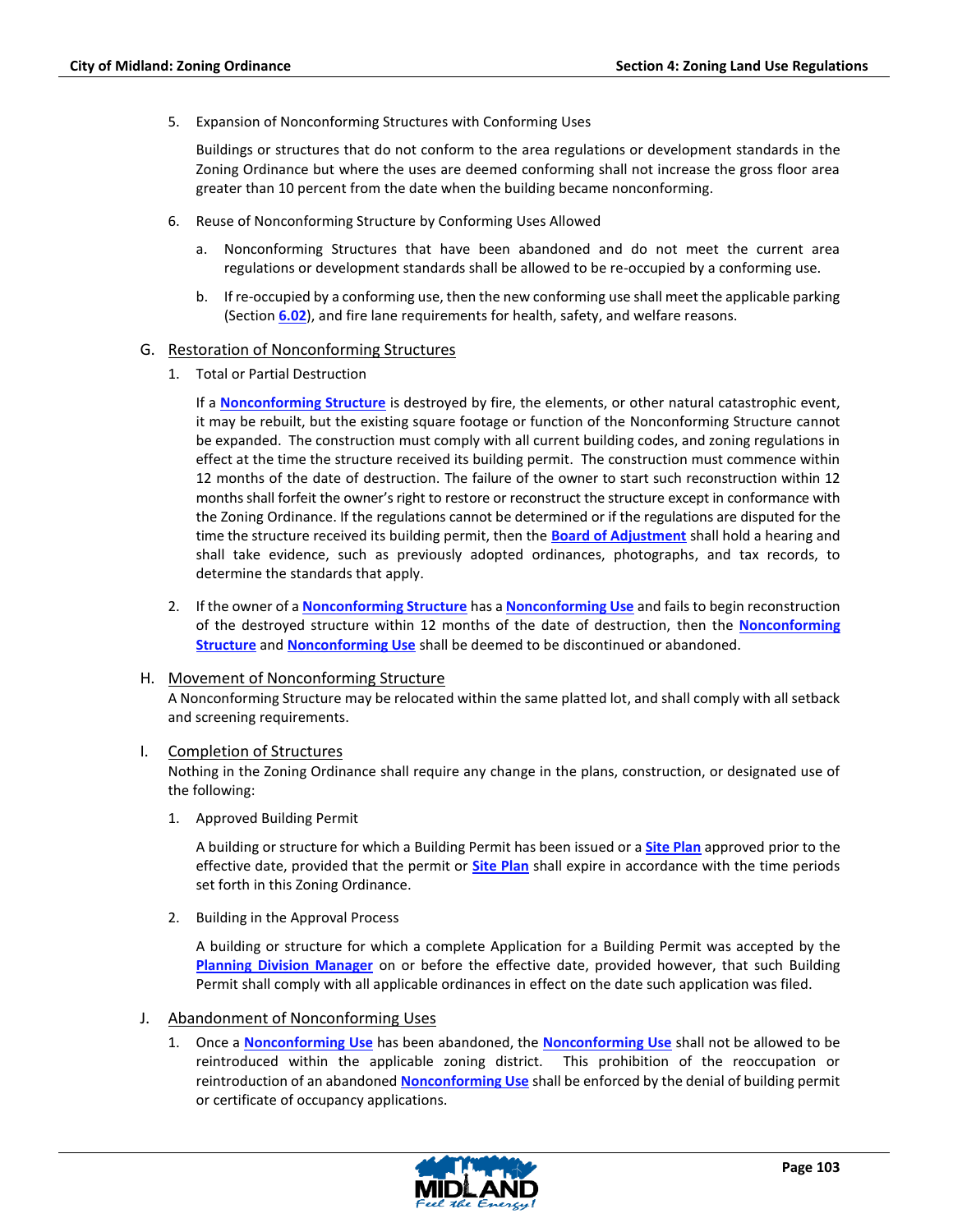- 2. A **Nonconforming Use** shall be considered abandoned and surrendered, forfeited, and lost when evidence presented to the **Planning Division Manager** indicates that a structure designed or arranged for a **Nonconforming Use** has ceased to be used in a bona fide manner as a **Nonconforming Use** for a period of six consecutive calendar months. For purposes of calculating the six-month period, a use is abandoned upon the occurrence of the first of any of the following events:
	- a. On the date when the use of land is physically vacated;
	- b. On the date the use ceases to be actively involved in the sale of merchandise or the provision of services;
	- c. On the date of termination of any lease or contract under which the nonconforming use has occupied the land; or
	- d. On the date a final reading of water or power meters is made by the applicable utility provider(s).
- 3. A **Nonconforming Use**, when abandoned, shall not be resumed and any further use shall be in conformity with the provisions of this Zoning Ordinance.
- 4. Any **Nonconforming Use** that does not involve a permanent type of structure or operation and that is moved from the premises shall be considered to have been abandoned.
- 5. Abandonment of a **Nonconforming Use** requires intent.
- 6. Any **Nonconforming Use** that does not involve a permanent type of structure or operation and that is moved from the premises shall be considered to have been abandoned.
- 7. Unless the nonconforming use status is reinstated pursuant to **4.08.K Loss of and Reinstatement of Nonconforming Use Status** , an abandoned use shall not be instituted on that parcel or other parcel in any district which does not permit the abandoned use.
- K. Loss of and Reinstatement of Nonconforming Use Status
	- 1. Loss of Nonconforming Use Status

If the **Planning Division Manager** determines that a **Nonconforming Use** has met the definition of abandonment and has lost its nonconforming use status, the use shall not be instituted on that parcel or other parcel in any district that does not permit the discontinued use.

- 2. Application for Nonconforming Use Status Reinstatement
	- a. The owner or operator of the abandoned Nonconforming Use may submit a written application to the **Board of Adjustment** to have the nonconforming rights reinstated.
	- b. Written application for reinstatement of nonconforming rights must be made within 30 days after the denial of building permit or certificate of occupancy application for the **Nonconforming Use**.
- 3. Board of Adjustment Hearing
	- a. The **Board of Adjustment** shall hold a hearing on the requested reinstatement of a **Nonconforming Use** status within 30 calendar days of the request or the next scheduled **Board of Adjustment**, whichever is greater.
	- b. The applicant and the **Planning Division Manager** shall submit any evidence or findings to the **Board of Adjustment** for consideration in the case.
	- c. The **Board of Adjustment** shall use the above abandonment criteria in deliberating the case.
- 4. Board of Adjustment Decision

The **Board of Adjustment** may reinstate the **Nonconforming Use** status and thus allow the building permit or certificate of occupancy application to be processed only if the **Board of Adjustment** finds